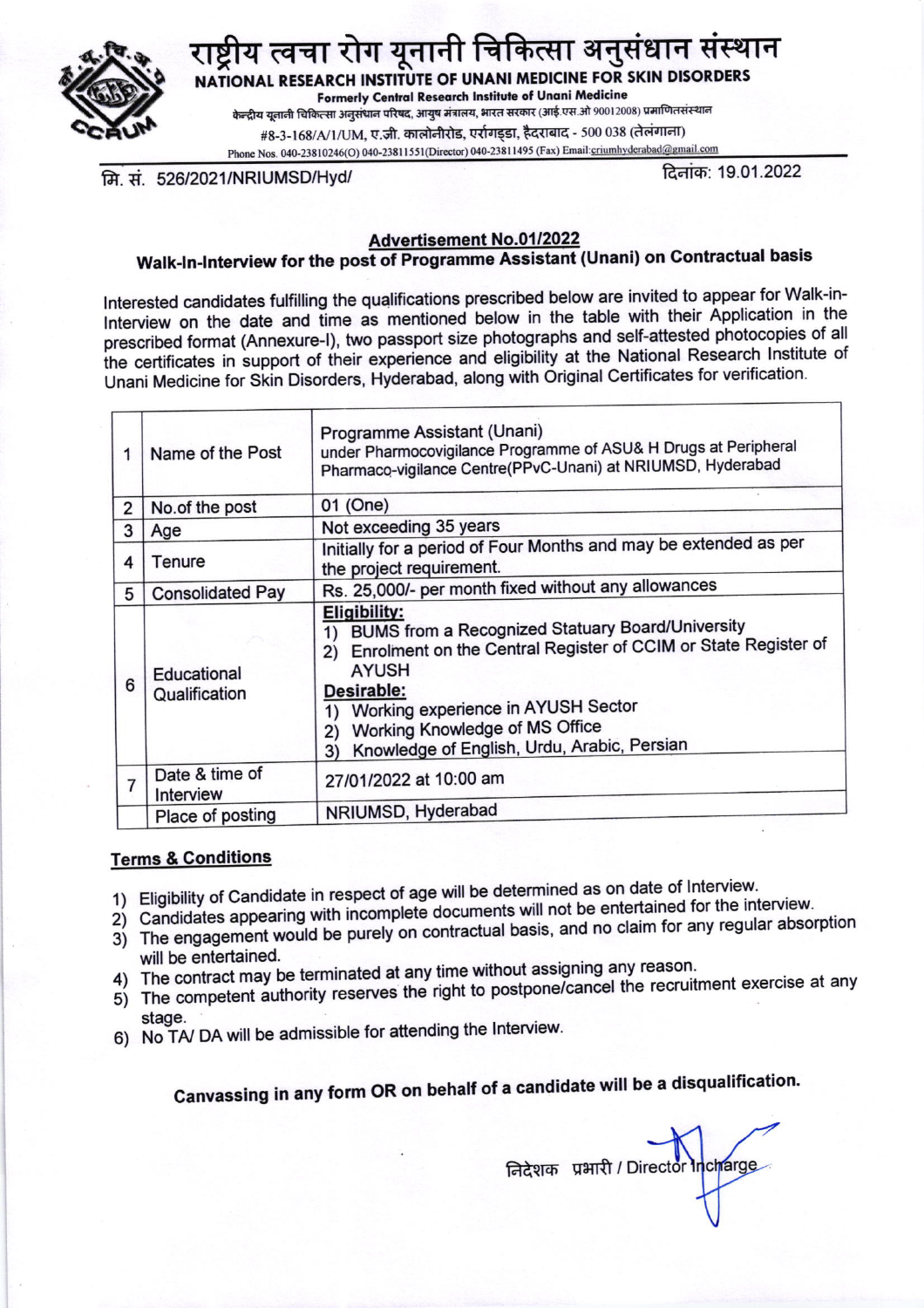## **APPLICATION FOR THE POST OF PROGRAMME ASSISTANT (Unani) at NRIUMSD, HYDERABAD**

**(under the Project Pharmacovigilance of ASU& H Drugs at "Peripheral Pharmaco-vigilance Centre(PPvC),Hyd "on contractual basis)** 

| 1. Candidate's Name in full<br>(IN BLOCK LETTERS)<br>2. Father's Name in full<br>3. Address | (i) Postal address& with Pin code                                                                                                                                                                                              |                                                        |                                |      |   |            |   |                 |   | <b>Affix Latest Pass</b><br>photo size<br>photograph |  |
|---------------------------------------------------------------------------------------------|--------------------------------------------------------------------------------------------------------------------------------------------------------------------------------------------------------------------------------|--------------------------------------------------------|--------------------------------|------|---|------------|---|-----------------|---|------------------------------------------------------|--|
| (ii) Permanent address                                                                      |                                                                                                                                                                                                                                |                                                        |                                |      |   |            |   |                 |   |                                                      |  |
| (iii) E-mail address                                                                        |                                                                                                                                                                                                                                |                                                        |                                |      |   |            |   |                 |   |                                                      |  |
| (iv) Mobile No.                                                                             |                                                                                                                                                                                                                                |                                                        |                                |      |   |            |   |                 |   |                                                      |  |
| 4. a) Date of birth                                                                         |                                                                                                                                                                                                                                | D                                                      | D                              | М    | М | Y          | Υ | Y               | Y |                                                      |  |
|                                                                                             | (Based on Matriculation or school Leaving Certificate. An attested copy of the certificate must be attached)<br>b) Age as on the date of Advertisement                                                                         |                                                        |                                |      |   |            |   |                 |   |                                                      |  |
| 5. Caste                                                                                    |                                                                                                                                                                                                                                | (An attested copy of the certificate must be attached) | State whether UR/SC/ST/OBC/PH. |      |   |            |   |                 |   |                                                      |  |
|                                                                                             | 6.Aadhar No Change and Changes and Changes and Changes and Changes and Changes and Changes and Changes and Changes and Changes and Changes and Changes and Changes and Changes and Changes and Changes and Changes and Changes |                                                        |                                |      |   |            |   |                 |   |                                                      |  |
| 7. Examination passed:                                                                      |                                                                                                                                                                                                                                |                                                        |                                |      |   |            |   |                 |   |                                                      |  |
|                                                                                             | Examination   Name of the                                                                                                                                                                                                      | <b>University</b>                                      |                                | Year |   | $%$ age of |   | <b>Subjects</b> |   | <b>Distinction</b>                                   |  |

| <b>Examination</b><br>passed | Name of the<br>School/College | <b>University</b><br>or Board | Year | %age of<br>marks | <b>Subjects</b> | <b>Distinction</b> |
|------------------------------|-------------------------------|-------------------------------|------|------------------|-----------------|--------------------|
|                              |                               |                               |      |                  |                 |                    |
|                              |                               |                               |      |                  |                 |                    |
|                              |                               |                               |      |                  |                 |                    |
|                              |                               |                               |      |                  |                 |                    |
|                              |                               |                               |      |                  |                 |                    |
|                              |                               |                               |      |                  |                 |                    |

### 8. Appointment so far held/ Experience:

| S.No. | Name of the post<br>with full address of<br>the employers | Date of<br>joining | Date of<br>leaving | <b>Nature of duties</b><br>performed during<br>the service | Scale of pay<br>and basis<br>pay drawn | Reason<br>for leaving |
|-------|-----------------------------------------------------------|--------------------|--------------------|------------------------------------------------------------|----------------------------------------|-----------------------|
|       |                                                           |                    |                    |                                                            |                                        |                       |
|       |                                                           |                    |                    |                                                            |                                        |                       |
|       |                                                           |                    |                    |                                                            |                                        |                       |